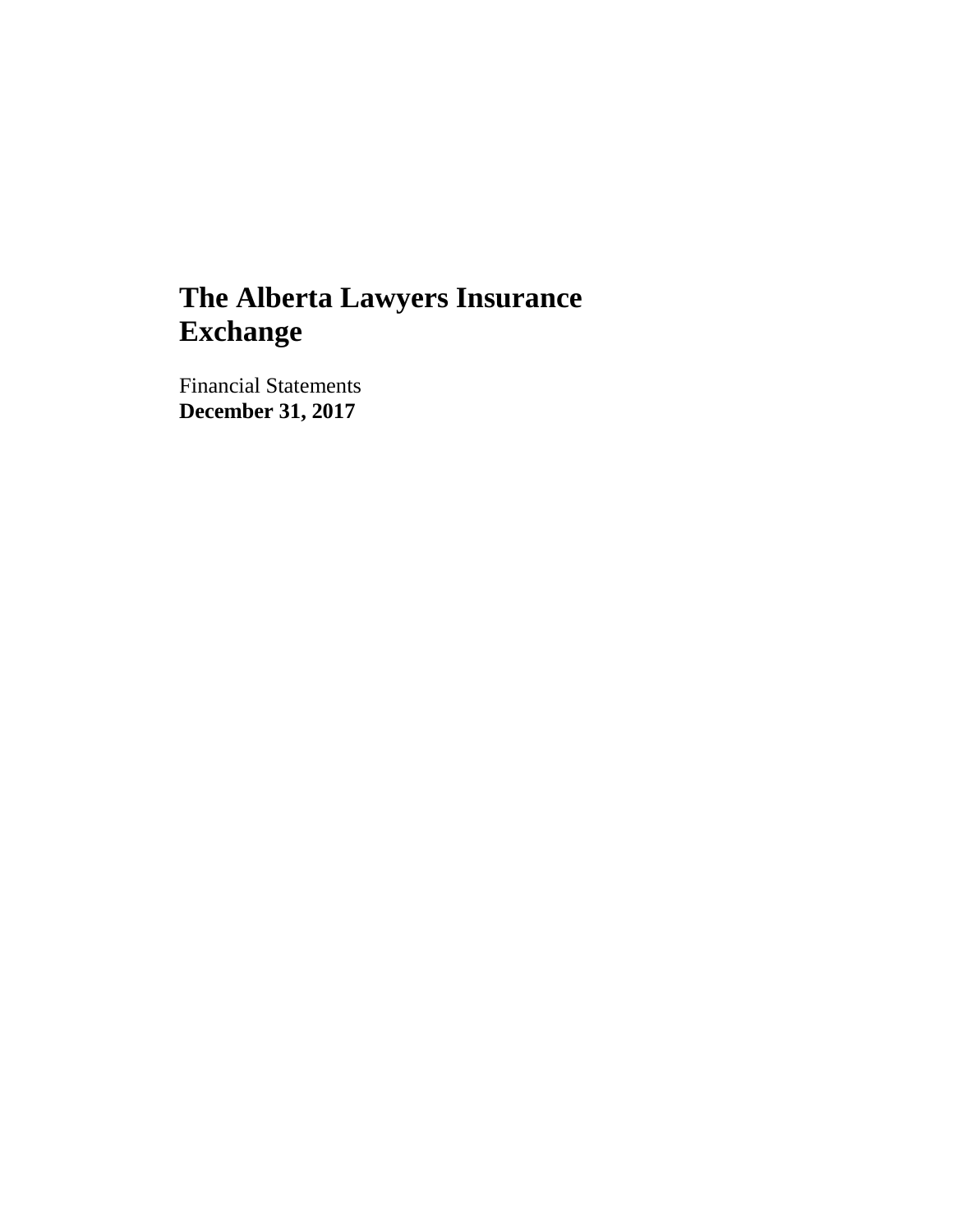

February 26, 2018

#### **Independent Auditor's Report**

#### To the Directors of the Alberta Lawyers Insurance Exchange

We have audited the accompanying financial statements of the Alberta Lawyers Insurance Exchange, which comprise the statement of financial position as at December 31, 2017 and the statements of net and comprehensive loss and changes in equity and cash flows for the year then ended, and the related notes, which comprise a summary of significant accounting policies and other explanatory information.

#### Management's responsibility for the financial statements

Management is responsible for the preparation and fair presentation of these financial statements in accordance with International Financial Reporting Standards, and for such internal control as management determines is necessary to enable the preparation of financial statements that are free from material misstatement, whether due to fraud or error.

#### **Auditor's responsibility**

Our responsibility is to express an opinion on these financial statements based on our audit. We conducted our audit in accordance with Canadian generally accepted auditing standards. Those standards require that we comply with ethical requirements and plan and perform the audit to obtain reasonable assurance about whether the financial statements are free from material misstatement.

An audit involves performing procedures to obtain audit evidence about the amounts and disclosures in the financial statements. The procedures selected depend on the auditor's judgment, including the assessment of the risks of material misstatement of the financial statements, whether due to fraud or error. In making those risk assessments, the auditor considers internal control relevant to the entity's preparation and fair presentation of the financial statements in order to design audit procedures that are appropriate in the circumstances, but not for the purpose of expressing an opinion on the effectiveness of the entity's internal control. An audit also includes evaluating the appropriateness of accounting policies used and the reasonableness of accounting estimates made by management, as well as evaluating the overall presentation of the financial statements.

We believe that the audit evidence we have obtained is sufficient and appropriate to provide a basis for our audit opinion.

#### Opinion

In our opinion, the financial statements present fairly, in all material respects, the financial position of Alberta Lawyers Insurance Exchange as at December 31, 2017 and its financial performance and its cash flows for the year then ended in accordance with with International Financial Reporting Standards.

Pricevaterhouse@opers LLP

**Chartered Professional Accountants** 

PricewaterhouseCoopers LLP

111 5 Avenue SW, Suite 3100, Calgary, Alberta, Canada T2P 5L3 T: +1 403 509 7500, F: +1 403 781 1825, www.pwc.com/ca

"PwC" refers to PricewaterhouseCoopers LLP, an Ontario limited liability partnership.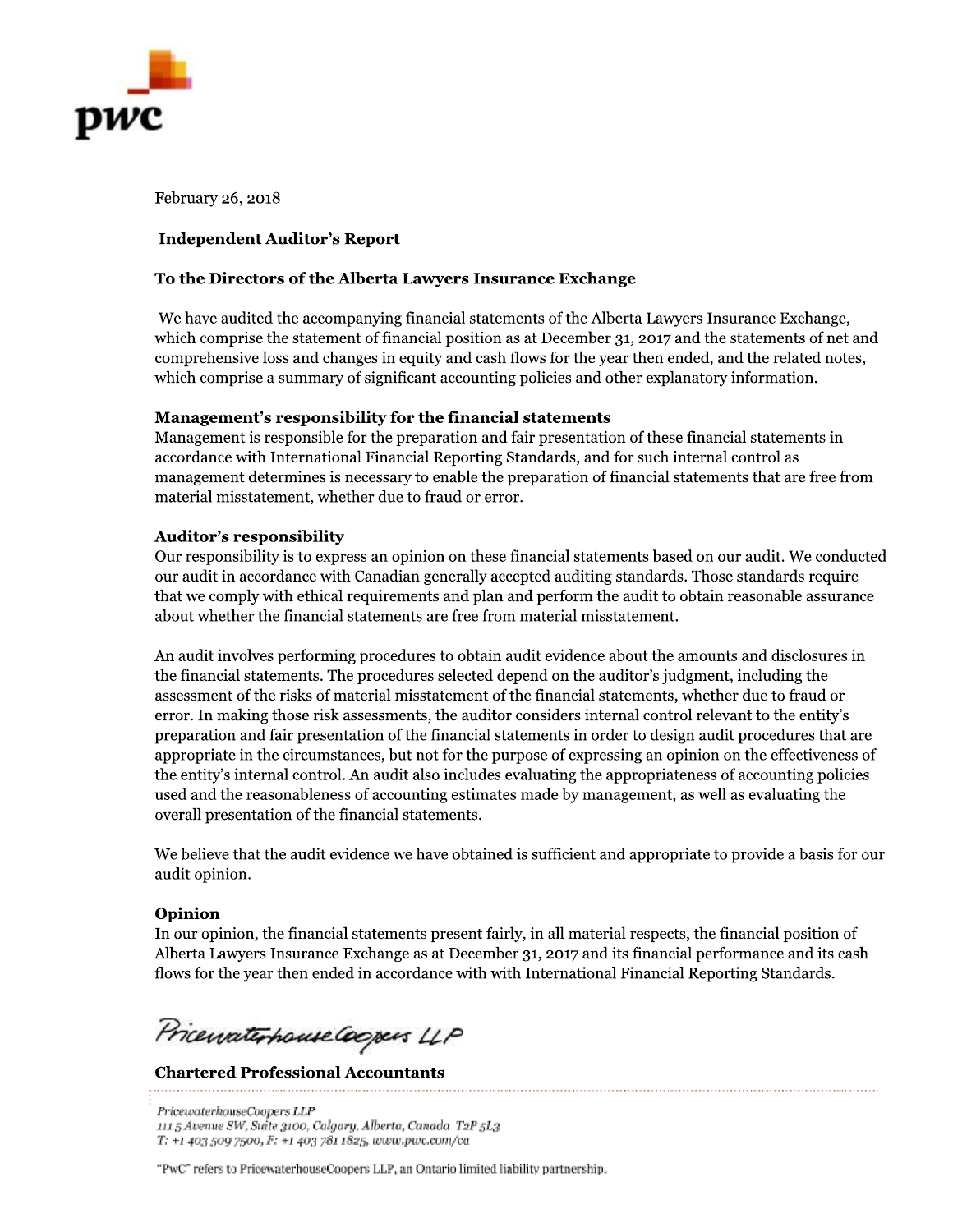# **The Alberta Lawyers Insurance Exchange**

Statement of financial position **As at December 31, 2017** 

|                                                                                                                                                                                                                                             | 2017<br>\$                                              | 2016<br>\$                                             |
|---------------------------------------------------------------------------------------------------------------------------------------------------------------------------------------------------------------------------------------------|---------------------------------------------------------|--------------------------------------------------------|
| <b>Assets</b>                                                                                                                                                                                                                               |                                                         |                                                        |
| Cash and cash equivalents (note 2)<br>Investments (note 3)<br>Accrued interest receivable<br>Prepaid expenses<br>Deferred premium tax                                                                                                       | 4,086,884<br>20,828,839<br>56,982<br>145,350<br>108,400 | 37,241<br>15,893,188<br>32,985<br>112,617              |
| <b>Total</b> assets                                                                                                                                                                                                                         | 25,226,455                                              | 16,076,031                                             |
| <b>Liabilities and Equity</b>                                                                                                                                                                                                               |                                                         |                                                        |
| Accounts payable and accrued liabilities<br>Unearned premiums<br>Premium deficiency (note 10)<br>Provision for claims and related costs - Professional liability (note 5)<br>Provision for claims and related costs – Trust safety (note 5) | 298,348<br>2,710,000<br>12,616,000<br>717,000           | 235,087<br>2,050,000<br>85,513<br>7,659,000<br>378,000 |
| <b>Total liabilities</b>                                                                                                                                                                                                                    | 16,341,348                                              | 10,407,600                                             |
| <b>Equity</b><br>Contributed capital (note 4)<br>Retained (deficit) earnings                                                                                                                                                                | 9,000,000<br>(114, 893)                                 | 5,000,000<br>668,431                                   |
| Total equity                                                                                                                                                                                                                                | 8,885,107                                               | 5,668,431                                              |
| Total liabilities and equity                                                                                                                                                                                                                | 25,226,455                                              | 16,076,031                                             |

Approved by the Advisory Board

\_Original signed by Steve Raby, QC\_\_Director \_Original signed by Dale Spackman, QC \_\_\_Director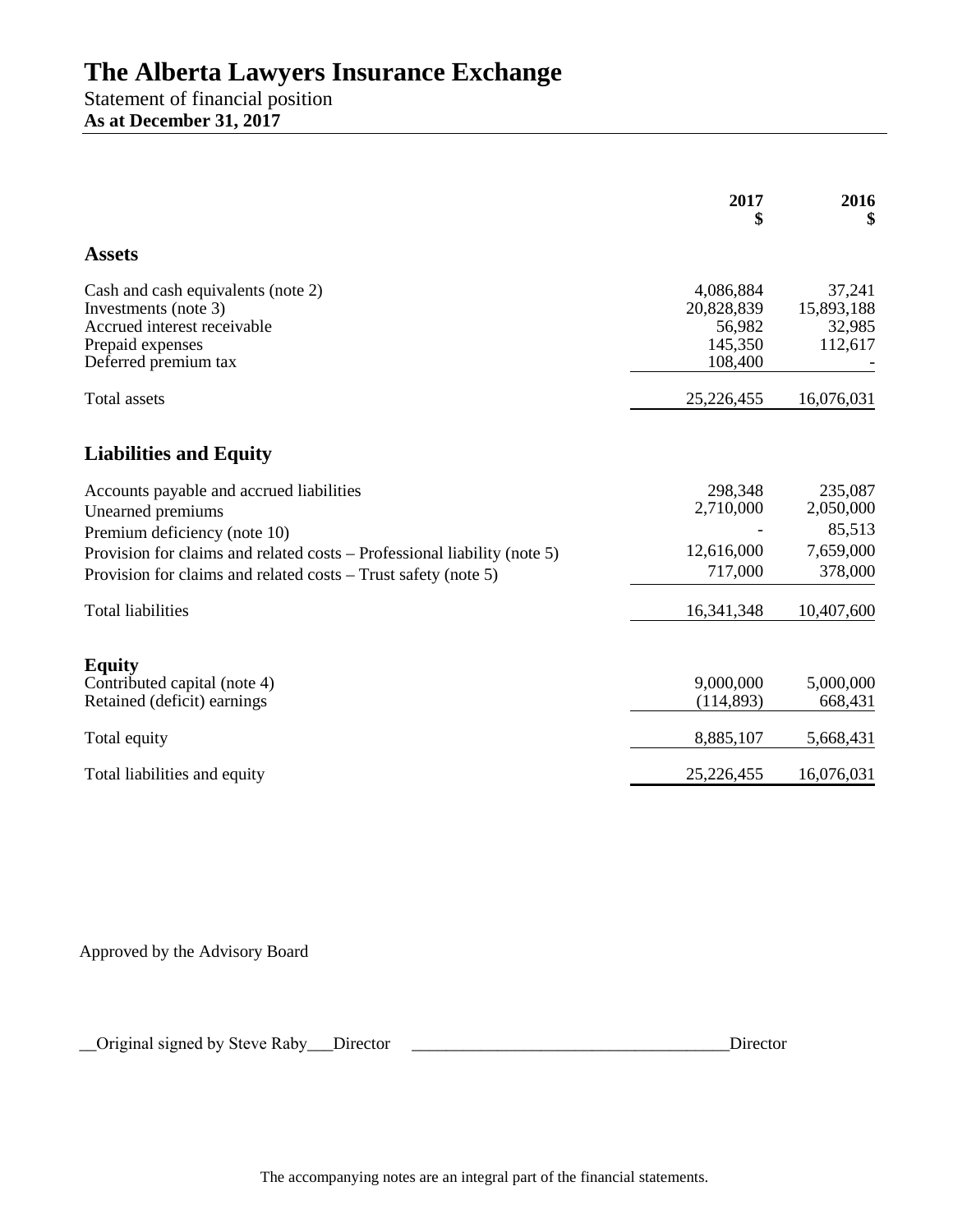# **The Alberta Lawyers Insurance Exchange**

Statement of net and comprehensive loss and changes in equity **For the year ended December 31, 2017**

|                                                                          | 2017       | 2016        |
|--------------------------------------------------------------------------|------------|-------------|
| <b>Income</b>                                                            |            |             |
| Premium - Professional liability                                         | 4,200,000  | 3,550,000   |
| Premium - Trust safety                                                   | 560,000    | 550,000     |
| Premium ceded                                                            | (242, 113) | (267, 113)  |
| Net premium                                                              | 4,517,887  | 3,832,887   |
| Investment income                                                        | 446,047    | 390,943     |
| Unrealized gain (loss) on fair market value of investments               | 196,514    | (209, 450)  |
| Total income                                                             | 5,160,448  | 4,014,380   |
| <b>Expenses</b>                                                          |            |             |
| Provision for claims and related costs - Professional liability (note 5) | 4,957,000  | 4,280,000   |
| Provision for claims and related costs - Trust safety (note 5)           | 339,000    | 178,000     |
| Premium deficiency (note 10)                                             | (85,513)   | 85,513      |
| Management fee (note 6)                                                  | 308,000    | 200,000     |
| Premium tax                                                              | 98,156     | 233,076     |
| Professional fees                                                        | 126,940    | 103,666     |
| <b>Employment services contracts</b>                                     | 35,478     | 78,733      |
| Board expenses                                                           | 107,392    | 62,423      |
| Investment counsel fees                                                  | 40,568     | 33,254      |
| Administration                                                           | 16,751     | 19,108      |
| Total expenses                                                           | 5,943,772  | 5,273,773   |
| Net and comprehensive loss                                               | (783, 324) | (1,259,393) |
| Total equity – beginning of year                                         | 5,668,431  | 6,927,824   |
| <b>Contributed capital</b> (note 4)                                      | 4,000,000  |             |
| Total equity – end of year                                               | 8,885,107  | 5,668,431   |

The accompanying notes are an integral part of the financial statements.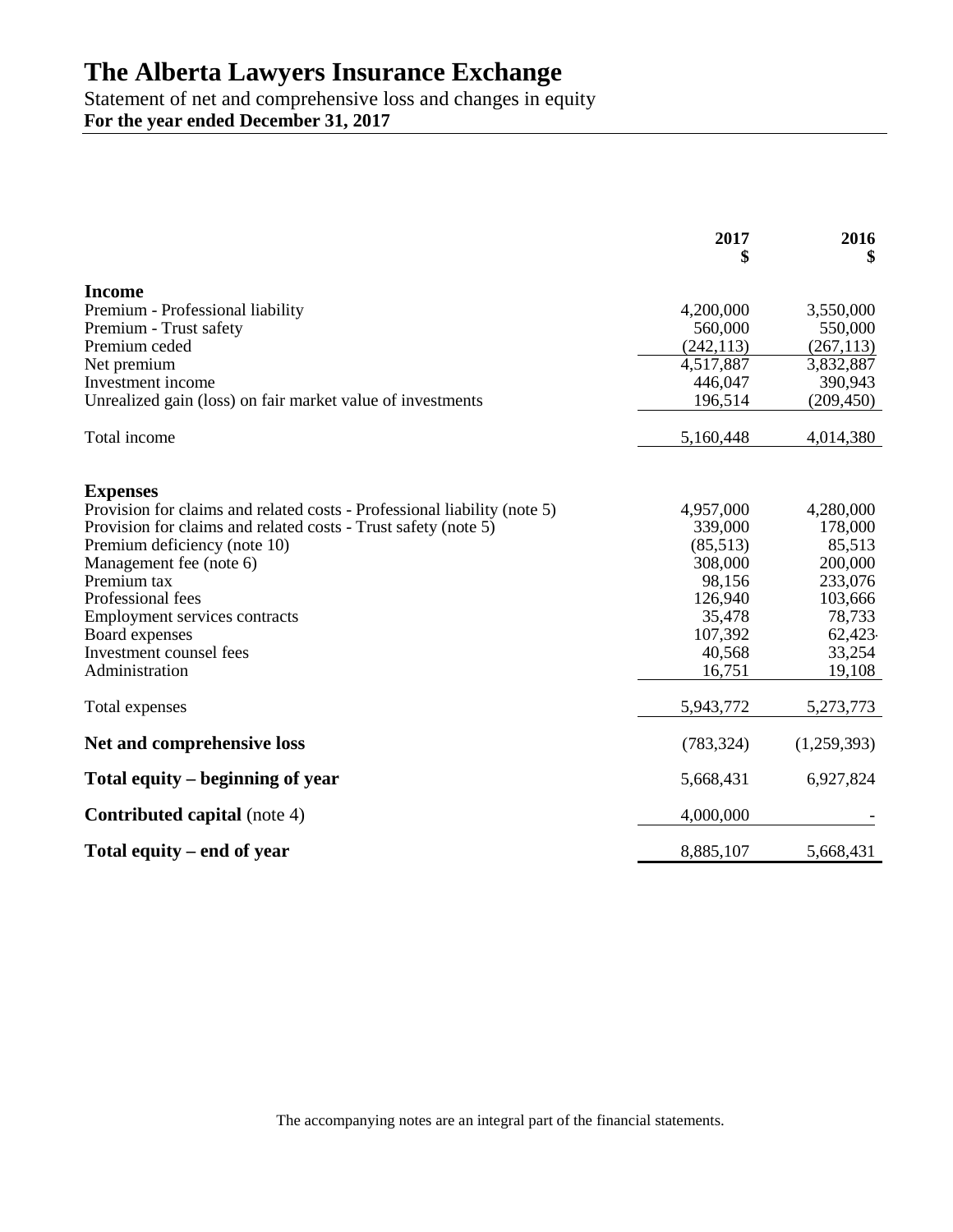# **The Alberta Lawyers Insurance Exchange**

Statement of Cash Flows **For the year ended December 31, 2017**

|                                                                                                                                                                                                                                       | 2017                                         | 2016                                        |
|---------------------------------------------------------------------------------------------------------------------------------------------------------------------------------------------------------------------------------------|----------------------------------------------|---------------------------------------------|
| Cash provided by (used in)                                                                                                                                                                                                            |                                              |                                             |
| <b>Operating activities</b><br>Net and comprehensive loss for the year<br>Items not affecting cash                                                                                                                                    | (783, 324)                                   | (1,259,393)                                 |
| Realized loss (gain) on sale of investments<br>Unrealized (gain) loss on fair market value of investments<br>Provision for claims and related costs - Professional liability<br>Provision for claims and related costs - Trust safety | 10,961<br>(196, 514)<br>4,957,000<br>339,000 | (87,743)<br>209,450<br>4,280,000<br>178,000 |
|                                                                                                                                                                                                                                       | 4,327,123                                    | 3,320,314                                   |
| Changes in non-cash working capital items                                                                                                                                                                                             | 472,617                                      | 250,740                                     |
| Cash provided by operating activities                                                                                                                                                                                                 | 4,799,740                                    | 3,571,054                                   |
| <b>Investing activities</b><br>Sale of investments<br>Purchase of investments                                                                                                                                                         | 25,065,008<br>(29, 815, 105)                 | 20,243,798<br>(23,915,165)                  |
| Cash provided by investing activities                                                                                                                                                                                                 | (4,750,097)                                  | (3,671,367)                                 |
| <b>Financing activities</b><br>Capital contribution                                                                                                                                                                                   | 4,000,000                                    |                                             |
| Increase (decrease) in cash                                                                                                                                                                                                           | 4,049,643                                    | (100, 313)                                  |
| Cash and cash equivalents – beginning of year                                                                                                                                                                                         | 37,241                                       | 137,554                                     |
| Cash and cash equivalents – end of year                                                                                                                                                                                               | 4,086,884                                    | 37,241                                      |
| Cash and cash equivalents include:<br>Cash<br>Treasury bills                                                                                                                                                                          | 64,520<br>4,022,364<br>4,086,884             | 37,241<br>37,241                            |
| Interest received                                                                                                                                                                                                                     | 230,854                                      | 194,423                                     |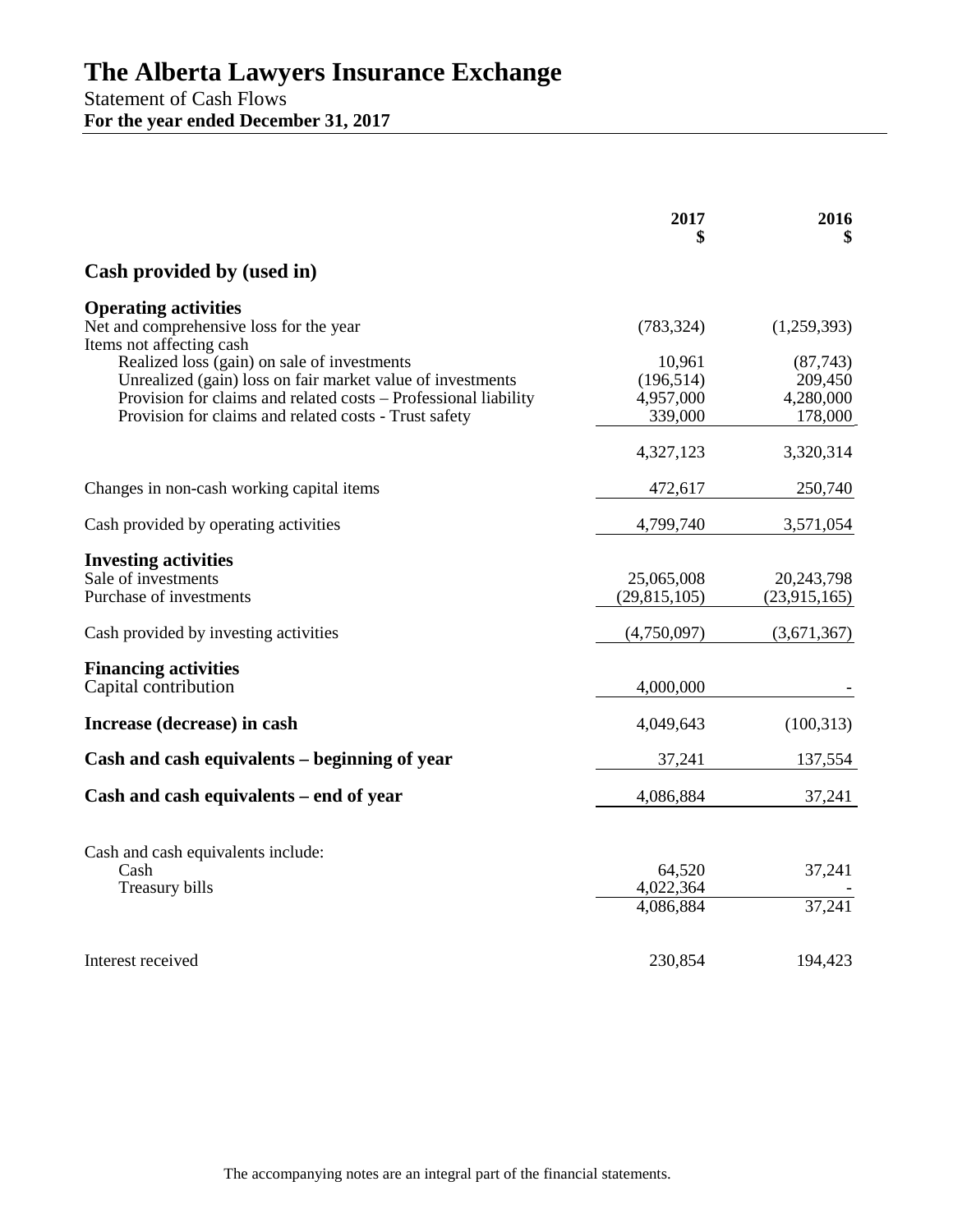# **1 Nature of operations**

The Alberta Lawyers Insurance Exchange (the Exchange) is a reciprocal insurance exchange pursuant to the Province of Alberta's *Insurance Act* (the *Act*) formed in accordance with a Subscribers Agreement dated May 14, 2014 among the Law Society of Alberta (the Law Society), the Alberta Lawyers Insurance Association (the Association), and active members of the Law Society in private practice (insured lawyers). The Exchange underwrites coverage under the Alberta Lawyers' Professional Liability and Trust Safety Insurance Group Policy (the Policy). The Exchange commenced operations on July 1, 2014.

The Exchange is licensed in Alberta and regulated by the Superintendent of Insurance of Alberta (the Superintendent) and subject to the *Act* and its regulations. The Exchange is an entity domiciled in Canada and the address of its registered office is Suite 500, 919 11th Avenue, SW, Calgary, Alberta, T2R 1P3.

The financial statements were authorized for issue by the Advisory Board of the Exchange on February 26, 2018.

# **Professional Liability Insurance**

Under the Professional Liability Insurance section (or Part A) of the Policy, insured lawyers have coverage for claims and potential claims arising from negligent acts, errors or omissions for \$1,000,000 per occurrence, with an annual aggregate limit of \$2,000,000 per insured lawyer. The Association pays the first \$500,000 of a professional liability claims and the Exchange pays the next \$500,000.

For the 2017 and 2016 policy years (beginning July 1 to June 30), the Exchange and the Association have obtained stop-loss reinsurance in the amount of \$10,000,000 to cover annual aggregate payments over \$26,000,000 to a maximum of \$36,000,000. This \$10,000,000 coverage layer is co-insured with the reinsurer paying 80% of losses and the Association paying 20%.

#### **Trust Safety Insurance**

Effective July 1, 2014, the Trust Safety Insurance section (or Part B) of the Policy provides defined insurance coverage for misappropriation of money or other property entrusted to and received by insured lawyers in their capacity as barristers and solicitors and in relation to the provision of professional services. For the 2017 and 2016 policy years, there is a \$5,000,000 per misappropriation limit and a \$25,000,000 profession-wide annual aggregate limit. This coverage is subject to a \$3,000,000 group deductible with the Association paying the first \$500,000 of a misappropriation claim and the Exchange paying the next \$2,500,000.

For the 2017 and 2016 policy years, the Exchange and the Association have purchased excess insurance in the amount of \$22,000,000 to cover aggregate payments over \$3,000,000.

Claims for trust misappropriation arising before July 1, 2014 are covered under the provisions of the Law Society's Assurance Fund.

# **2 Summary of significant accounting policies**

The principal accounting policies applied in the presentation of these financial statements are set out below. These policies have been consistently applied to the years presented.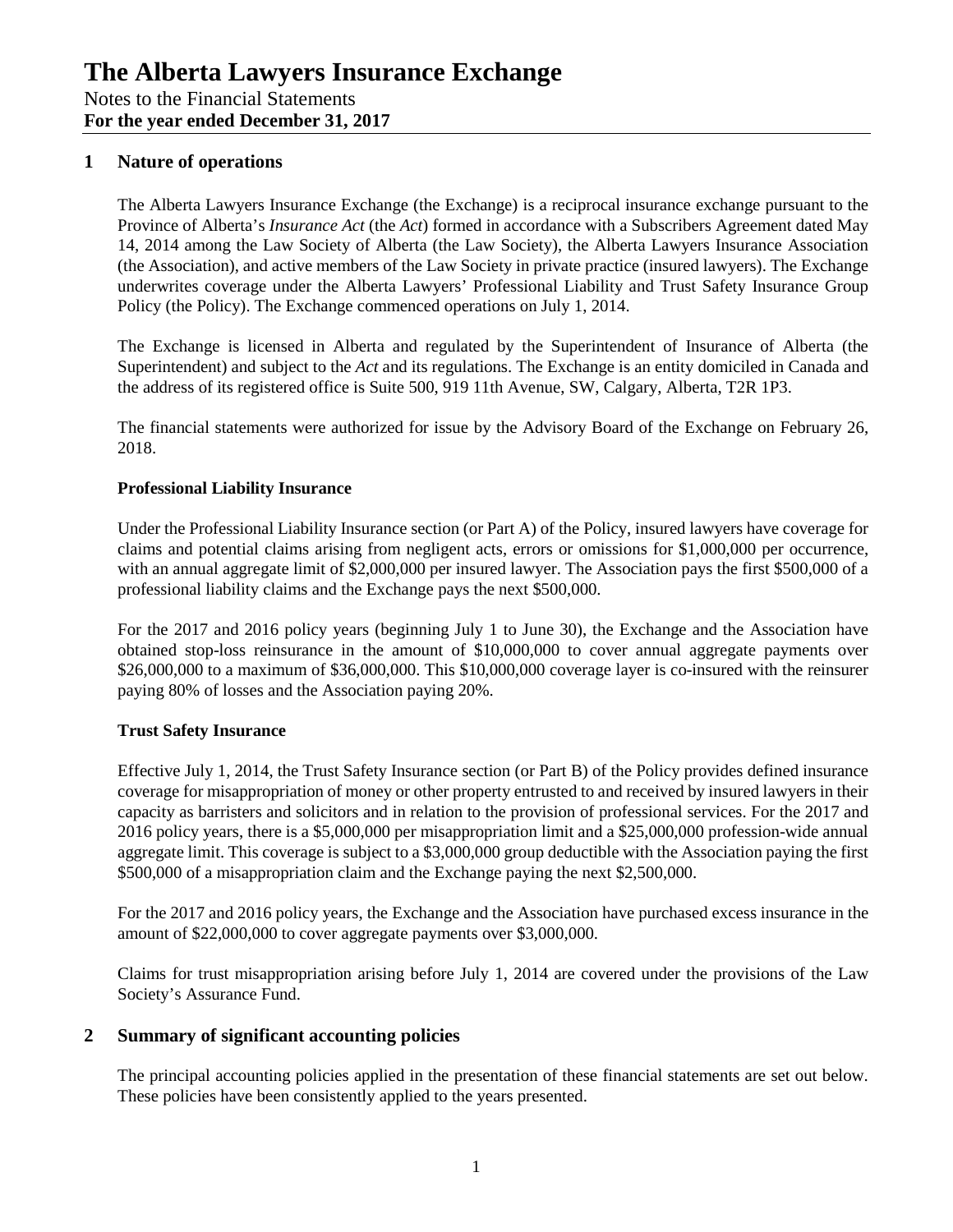#### **a) Basis of preparation**

These financial statements have been prepared in accordance with the International Financial Reporting Standards (IFRS). The financial statements have been prepared under the historical cost convention, except for the valuation of certain financial instruments at fair value through profit and loss.

The statement of financial position is presented on a non-classified basis. Assets expected to be realized and liabilities expected to be settled within the Exchange's normal operating cycle of one year would typically be considered as current, including the following balances: cash and cash equivalents, treasury bills included in investments, prepaid expenses, deferred premium taxes, accrued interest receivable, accounts payable and accrued liabilities, and unearned premiums.

The following balances are generally comprised of current and non-current amounts: bonds and equity investments included in investments, and the reserve for claims and related costs. The current and non-current portions of such balances are disclosed, where applicable, throughout the notes to the financial statements.

#### **b) Use of estimates and judgment**

The preparation of the financial statements in conformity with IFRS requires management to make estimates and assumptions that affect the reported amount of assets and liabilities as at the date of the financial statements and the reported amounts of revenue and expenses during the reporting periods. Actual results could differ from these estimates.

Information about judgments, estimates and assumptions that have the most significant effect on the amounts reflected in the financial statements is included in note 5 – Provision for claims and related costs.

#### **c) Functional and presentation currency**

The financial statements are presented in Canadian dollars, which is also the Exchange's functional currency.

#### **d) Financial instruments**

The Exchange initially measures financial assets and financial liabilities at cost. It subsequently measures its investments at fair value through profit and loss (FVTPL). The financial assets subsequently measured at amortized cost include cash and cash equivalents, accounts receivable and accrued interest receivable. The financial liabilities subsequently recorded at amortized cost include accounts payable and accrued liabilities.

The Exchange's investments consist of equity securities, corporate bonds, provincial government bonds and federal government bonds. Investments in equity securities which are traded on active markets are recorded at fair value. The Exchange has elected to record the investments in corporate bonds, provincial government bonds and federal government bonds at fair value. Changes in fair value of the investments are recorded in the statement of net and comprehensive income and changes in equity. Investments which are not traded on active markets are recorded at fair value.

Financial assets are tested for impairment at the end of each reporting year and when there are indications that the assets may be impaired.

#### **e) Revenue recognition**

Revenue is recognized to the extent that it is probable that the economic benefits will flow to the Exchange and it can be reliably measured.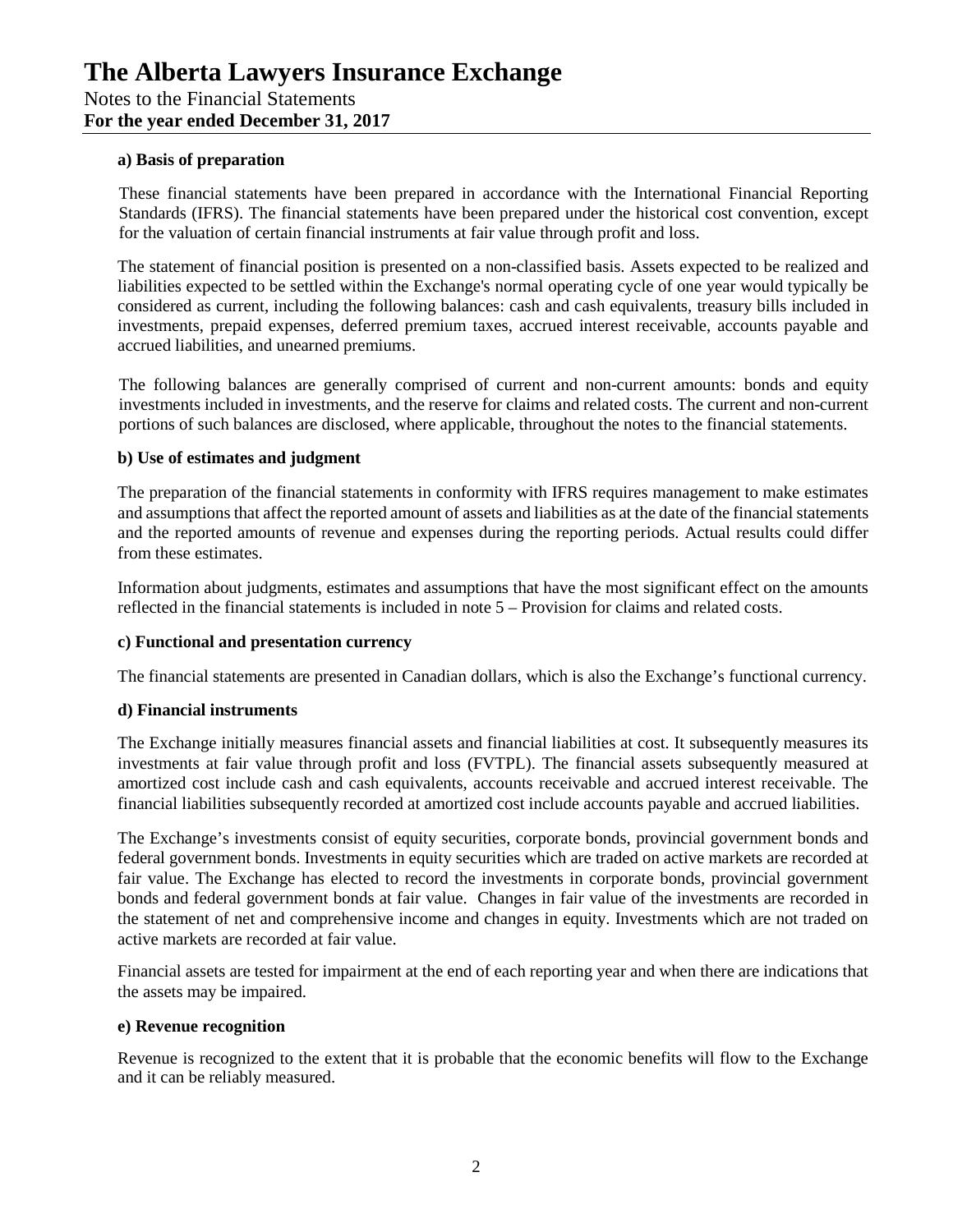#### **f) Premium income**

The premiums charged to the Association is determined annually prior to July  $1<sup>st</sup>$ , the commencement of the policy year. Premium revenue is recorded evenly throughout the policy year as the services are rendered.

#### **g) Investment income**

Investment income comprises of interest, dividends, fund distributions, and gains and losses realized on the disposal of investments. Interest and dividends earned on investments are included as revenue on an accrual basis.

# **h) Provision for claims and related costs**

The provision for claims and related costs includes provisions for claims incurred but not reported and a provision for adverse deviation. The provision for claims and related costs represents an estimate of the ultimate net cost of all amounts related to the settlement of claims incurred prior to the date of the statement of financial position.

The provision for claims and related costs is based upon the change in the year in the reserve for claims and related costs. The provision liability is the actuarially determined discounted cost of possible claims and related costs as at the end of the fiscal year.

The estimates of loss activity are subject to a high level of uncertainty, and are derived from a wide range of possible outcomes. These estimates are continually reviewed as additional information affecting settlement is obtained.

The Exchange has engaged a third party actuary to provide an annual valuation of the provision for claims and related costs in accordance with the standards of practice adopted by the Canadian Institute of Actuaries. For the purpose of the actuarial valuation, the actuary uses information contained in the Exchange's financial records.

#### **i) Premium ceded**

The Exchange enters into reinsurance treaties for contracts with coverage in excess of certain maximum amounts. Estimates of any amounts recoverable from reinsurers on unpaid claims will be recorded separately from other estimated amounts payable. Amounts recoverable from reinsurers are estimated in a manner consistent with the liabilities associated with the reinsurance policy.

Ceded reinsurance arrangements do not relieve the Exchange from its obligations to policyholders.

Reinsurance assets and liabilities are derecognized when the contractual rights are extinguished or expire, or when the contract is transferred to another party.

As of December 31, 2017, no reinsurance assets have been recorded (2016 – NIL).

#### **j) Recoveries**

Recoveries for claims and related costs from insurers and other third parties are recorded when they can be reasonably estimated and collectability is reasonably assured. Otherwise, the recovery is recorded when received.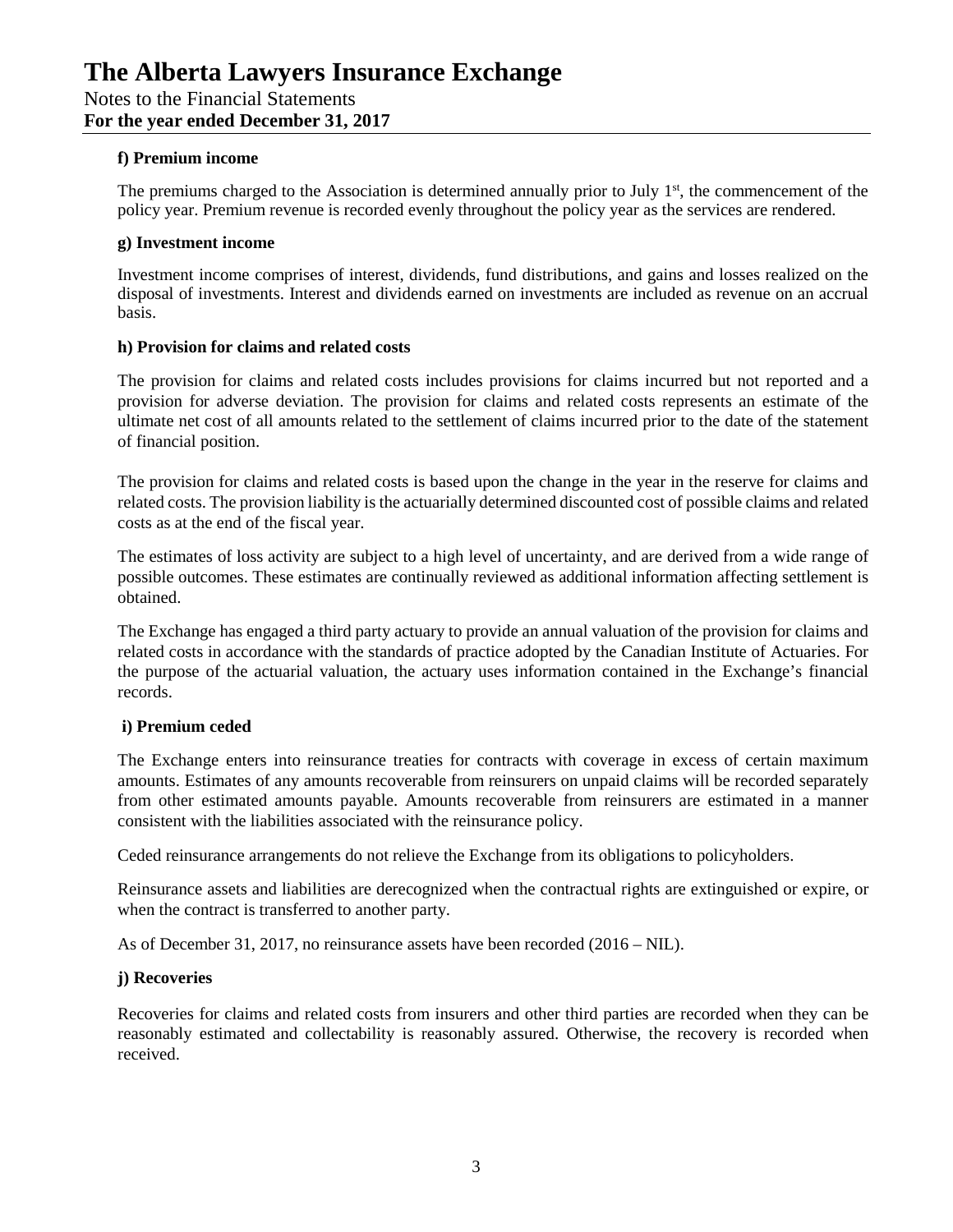#### **k) Cash and cash equivalents**

Cash includes cash on deposit with banks and other highly liquid short-term investment comprised of treasury bills with an original term to maturity of three months or less.

#### **l) Donated services**

A portion of the Exchange's work is dependent on the services of volunteers, in particular the significant contribution of members of the Advisory Board and committees of the Advisory Board. These services are not normally purchased by the Exchange and, due to the difficulty in determining their fair value, donated services are not recognized in these financial statements.

#### **m) Unearned premiums**

Insurance premiums for each fiscal year are billed in advance and recognized as revenue on a monthly basis during the fiscal year. Unearned premiums represent the portion of premiums remaining to be earned at the reporting date.

#### **n) Income taxes**

As a reciprocal insurance exchange under the *Act*, the Exchange is not subject to income taxes under the *Income Tax Act*. Accordingly, no provision for income taxes has been made in these financial statements.

#### **o) Insurance contracts**

Contracts entered into by the Exchange meet the definition of an insurance contract and are accounted for in accordance with IFRS 4, Insurance Contracts (IFRS 4). Insurance contracts are those contracts where the Exchange has accepted significant insurance risk. A contract is considered to have significant insurance risk if, and only if, an insured event could cause an insurer to make significant additional payments in any scenario at the inception of the contract.

Once a contract has been classified as an insurance contract, it remains an insurance contract for the remainder of its lifetime, even if the insurance risk reduces significantly during this reporting year, unless all rights and obligations are extinguished or expire.

#### **p) New accounting standards issued but not yet adopted**

#### **IFRS 15 Revenue from Contracts with Customers (IFRS 15)**

IFRS 15 is a new standard on revenue recognition, superseding International Accounting Standard (IAS) 18, IAS 11, and related interpretations. The objective of IFRS 15 is to provide a single, comprehensive revenue recognition model for all contracts with customers to improve comparability within industries, across industries and across capital markets. It contains principles that an entity will apply to determine the measurement of revenue and timing of when it is recognized. The underlying principle is that an entity will recognize revenue to depict that transfer of goods or services to customers at an amount the entity expects to be entitled to in exchange for those goods or services. The standard is effective for annual periods beginning on or after January 1, 2018 and is to be adopted retrospectively. Management has determined that the standard will not have a material impact on the financial statements.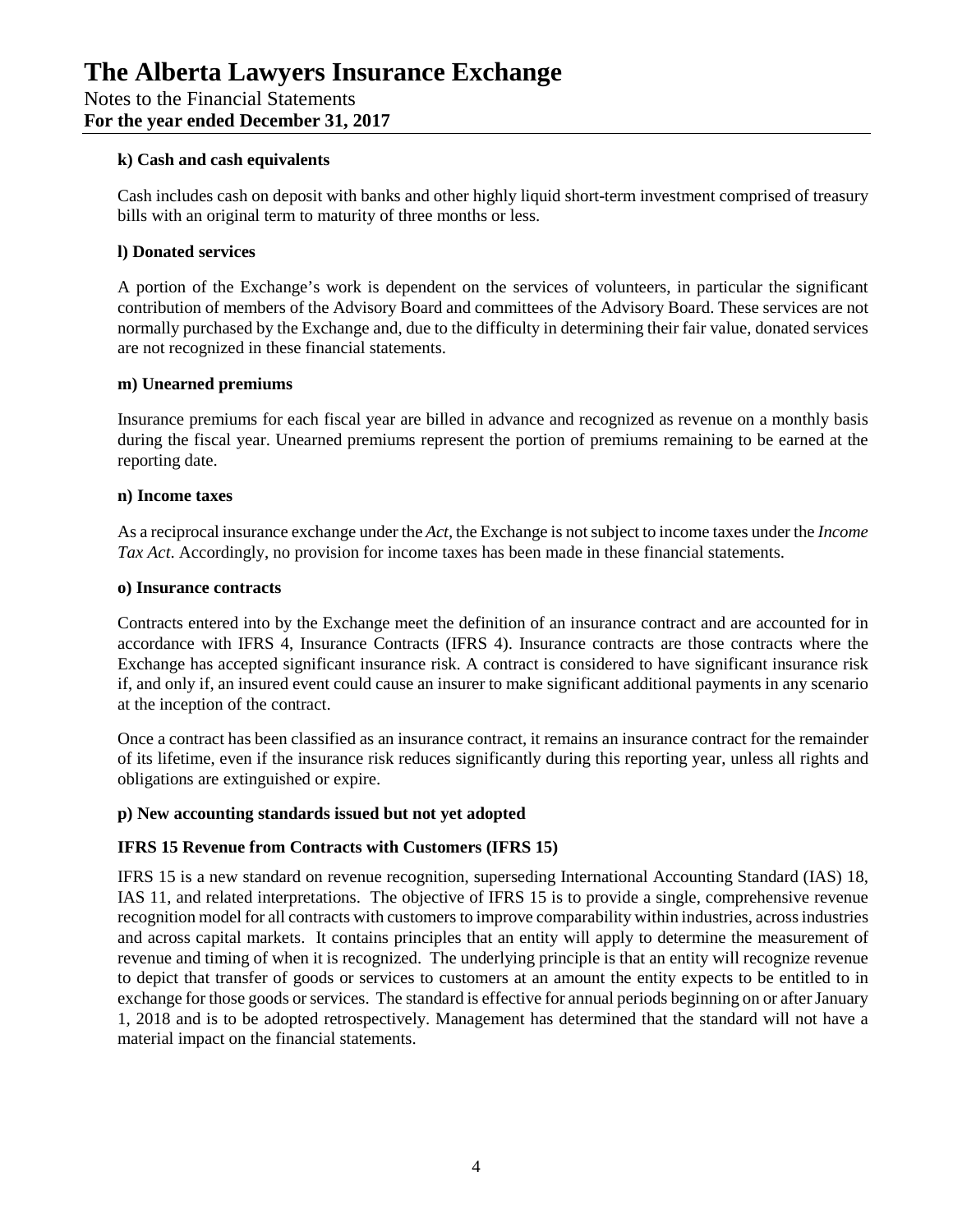# **IFRS 9 Financial Instruments (IFRS 9)**

IFRS 9 includes a third measurement category for financial assets – fair value through other comprehensive income and a single, forward-looking expected loss impairment model. IFRS 7 was amended to require additional disclosures on transitions to IFRS 9. This standard is effective for annual periods beginning on or after January 1, 2018 (potential to defer to align with IFRS 17) and is to be adopted retrospectively. Further details on the Exchange's application of IFRS 9 are noted below.

# **IFRS Insurance Contracts (IFRS 4)**

On September 12, 2016, the IASB published an amendment to IFRS 4 Insurance Contracts. This addresses the concerns of insurance companies about the different effective dates of IFRS 9 Financial Instruments, and the forthcoming new insurance contracts standard. The amendment to IFRS 4 provides two different solutions for insurance companies: the "deferral approach" which is a temporary exemption from IFRS 9 for entities that meet specific requirements (applied at the reporting entity level); and the "overlay approach". The standard is effective for annual periods beginning on or after January 1, 2021. Management believes it meets the criteria to defer IFRS 9 and is currently assessing the impact of this standards on the Exchange.

# **IFRS 17 Insurance Contracts (IFRS 17)**

On May 18, 2017, the IASB published the standard IFRS 17 Insurance Contracts which replaces the provisions of IFRS 4. The standard has an objective to ensure that an entity provides relevant information that faithfully represents those contracts and gives a basis for users of the financial statements to assess the effect that insurance contracts have on the financial position, income statement and cash flow statements. The standard establishes the principles for recognition, measurement, presentation and disclosure and defines a general model and a variable fee approach applicable to all insurance contracts and reinsurance contracts to measure the insurance contract liabilities and a specific model for contracts of one year or less. The standard is effective for annual periods beginning on or after January 1, 2021 and is to be adopted retrospectively. Management is assessing the impact of this standard on the Exchange.

# **3 Investments**

The Exchange's investments are governed by a Statement of Investment Policies and Goals as approved by the Advisory Board and managed under contract with an external investment manager. The Exchange's investments are carried at fair market value and the statement of net and comprehensive income and changes in equity reports both realized and unrealized gains and losses on investments. The Exchange's investments consist of treasury bills, bonds and equity investments.

| Investments are as follows: |            |            |
|-----------------------------|------------|------------|
|                             | 2017       | 2016       |
|                             | \$         | \$         |
| <b>Bonds</b>                |            |            |
| Corporate                   | 5,352,069  | 3,198,719  |
| Provincial government       | 3,804,841  | 2,649,194  |
| Federal government          | 4,361,186  | 2,720,423  |
|                             | 13,518,096 | 8,568,336  |
| T-Bills                     | 3,335,691  | 4,628,707  |
| Equities                    | 3,975,052  | 2,696,145  |
|                             | 20,828,839 | 15,893,188 |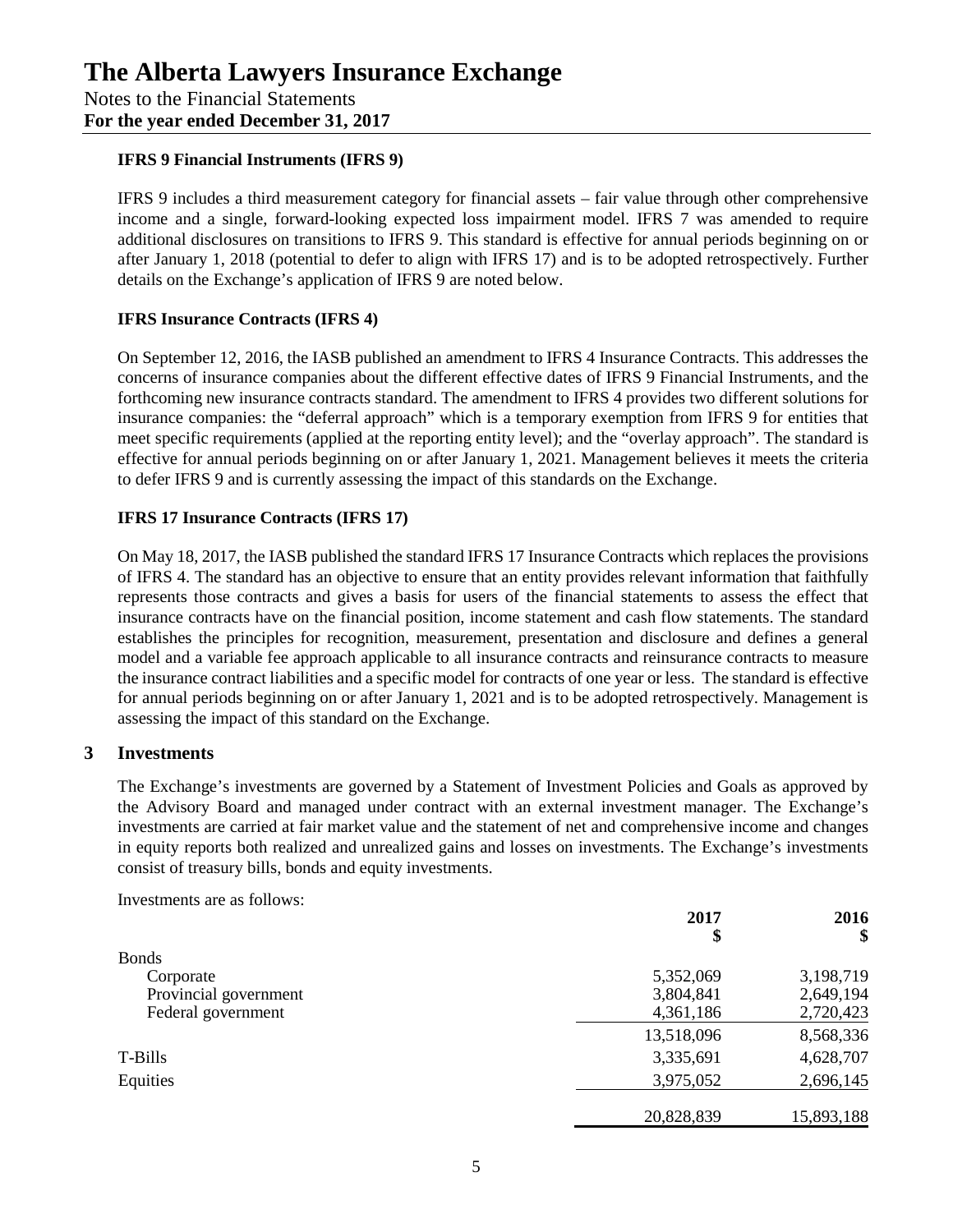# **4 Contributed capital**

Prior to the commencement of operations on July 1, 2014, the Association contributed \$5,000,000 to the Exchange which has been recorded as contributed capital. The Association contributed an additional \$4,000,000 in 2017 (2016 - \$0).

# **5 Provision for claims and related costs**

The change in the Professional liability provision for claims and related costs is summarized as follows:

|                                                                                                 | 2017<br>\$                          | 2016                                |
|-------------------------------------------------------------------------------------------------|-------------------------------------|-------------------------------------|
| Provision for claims and related costs, Professional liability –<br>beginning of year           | 7,659,000                           | 3,379,000                           |
| Increase due to claims experience                                                               | 4,957,000                           | 4,280,000                           |
| Provision for claims and related costs, Professional liability –<br>end of year                 | 12,616,000                          | 7,659,000                           |
| Case reserve<br>Provision for adverse deviation<br>Provision for incurred but unreported claims | 4,337,000<br>1,832,000<br>6,447,000 | 1,984,000<br>1,179,000<br>4,496,000 |
| Provision for claims and related costs – Professional liability                                 | 12,616,000                          | 7,659,000                           |

The change in the Trust safety provision for claims and related costs is summarized as follows:

|                                                                                 | 2017<br>\$         | 2016              |
|---------------------------------------------------------------------------------|--------------------|-------------------|
| Provision for claims and related costs, Trust safety – beginning<br>of year     | 378,000            | 200,000           |
| Increase due to claims experience                                               | 339,000            | 178,000           |
| Provision for claims and related costs, Trust safety – end of<br>year           | 717,000            | 378,000           |
| Provision for adverse deviation<br>Provision for incurred but unreported claims | 107,000<br>610,000 | 56,000<br>322,000 |
| Provision for claims and related costs – Trust safety                           | 717,000            | 378,000           |

Included in the Provision for claims and related costs in the statement of net and comprehensive income and changes in equity is the increase due to claims experience of \$4,957,000 for Professional liability (2016 - \$4,280,000) and \$339,000 for Trust Safety (2016 - \$178,000).

The discount rate applied by the actuary at December 31, 2017 is 1.65% (2016 - 1.80%), which is based on the expected market yield of the Exchange's investment portfolio. The undiscounted provision balance at December 31, 2017 is \$11,522,000 for Professional liability (2016 - \$6,996,000) and \$664,000 for Trust Safety (2016 - \$340,000).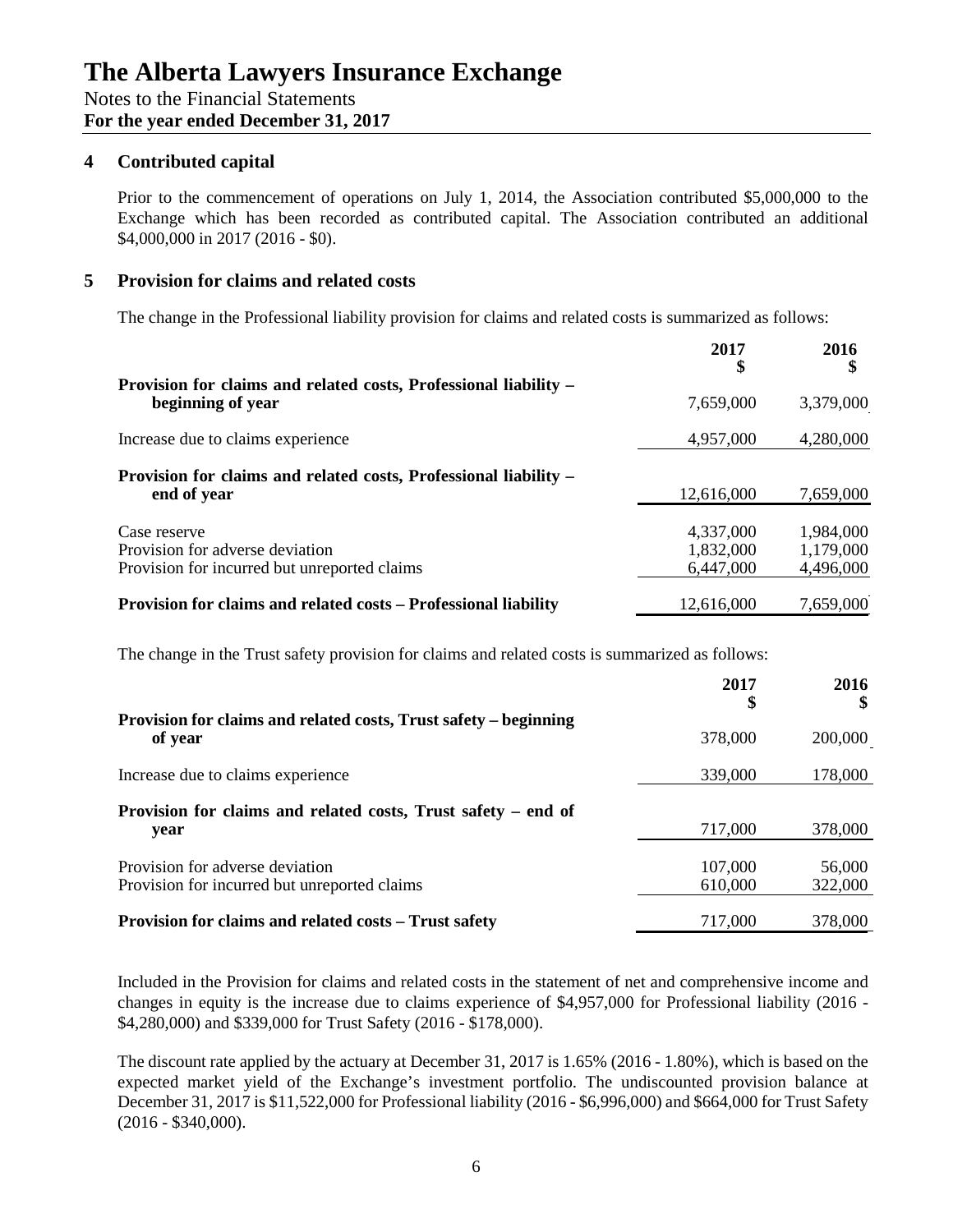#### **Actuarial analysis**

The process of determining actuarial liabilities necessarily involves the risk that actual results may vary from assumed results. The risk varies in proportion to the length of period covered by each assumption and the potential volatility of the actual results.

The provision for incurred but not reported claims has been estimated for the year using actuarial methods and is based on expected claims development patterns and expected losses.

#### **Sensitivity analysis**

The sensitivity analysis below is based on a change in assumption while holding all other conditions constant. In practice, this is unlikely to occur, and changes in some of the assumptions may be correlated. The table below provides the impact on net income of the most significant assumption changes.

| <b>Assumption</b>                                       | Income impact<br>2017 | Income impact<br>2016<br>-SS |
|---------------------------------------------------------|-----------------------|------------------------------|
| 10% increase in incurred but not reported claims        | (900,000)             | (570,000)                    |
| 10% decrease in incurred but not reported claims        | 900,000               | 570,000                      |
| 1% increase in discount rate impact on claims provision | 518,000               | 361,000                      |
| 1% decrease in discount rate impact on claims provision | (556,000)             | (323,000)                    |
| 1% increase in interest rate impact on bond values      | (987,000)             | (637,000)                    |
| 1% decrease in interest rate impact on bond values      | 987,000               | 637,000                      |

#### **6 Related party transactions**

During the year the Exchange paid the Association \$308,000 (2016 - \$200,000) for management fees. The Association provides and performs certain management, claims management and administrative duties and services to the Exchange as outlined within a Management Agreement. The Association paid the Exchange \$5,420,000 (2016 - \$4,100,000) for insurance premiums of which \$2,710,000 was recorded as income during the year with the balance of \$2,710,000 recorded as unearned premiums.

The Exchange is governed by the Advisory Board whose members include lawyers drawn from law firms across the province. These law firms may at times be engaged by the Exchange in the normal course of business. During the year expenses of \$58,198 were incurred with these law firms (2016 - \$33,747). The Advisory Board members are not involved in retaining these firms.

All related party transactions occurred in the normal course of operations and have been measured at the agreed to exchange amount, which is the amount of consideration established and agreed to by the related parties.

# **7 Financial instruments**

The Exchange recognizes financial instruments at fair value upon initial recognition, plus transaction costs in the case of financial instruments measured at amortized cost. Financial assets are derecognized when the rights to receive cash flows from the assets have expired or have been transferred and the Exchange has transferred substantially all risks and rewards of ownership. Financial liabilities are derecognized when the obligation is discharged, cancelled, or has expired.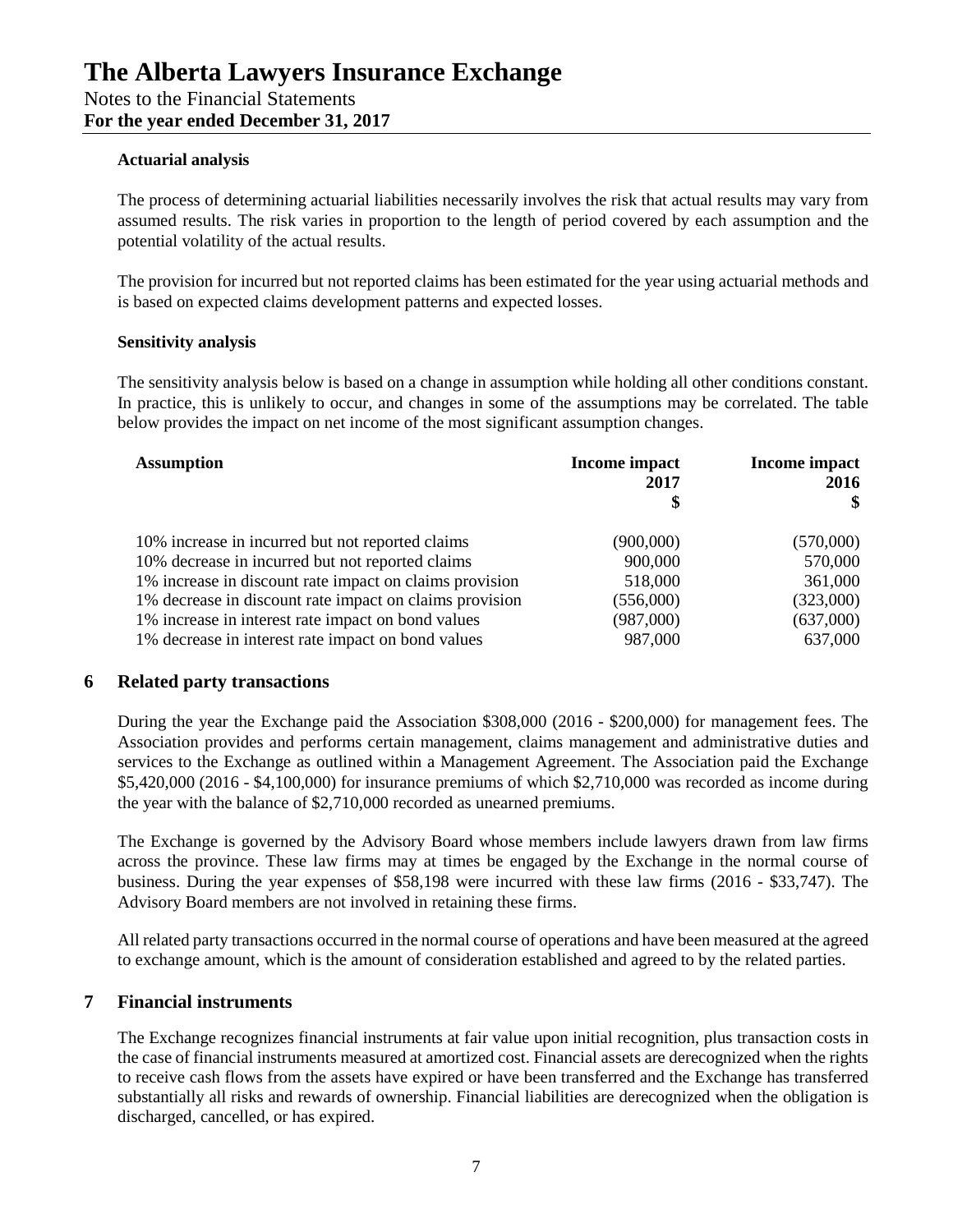The Exchange's investments are classified as held for trading or designated at fair value through profit or loss (FVTPL) at inception. A financial asset or financial liability is classified as held for trading if it is acquired or incurred principally for the purpose of selling or repurchasing in the short term; or if, on initial recognition, it is part of a portfolio of identifiable financial investments that are managed together and for which there is evidence of a recent actual pattern of short-term profit taking.

Gains and losses arising from changes in the fair value of FVTPL financial instruments are presented in the statement of net and comprehensive income and changes in equity as unrealized (loss) gain on fair market value of investments in the year in which they arise.

All other financial assets and liabilities are measured at amortized cost. Under this method, financial assets and liabilities reflect the amount required to be received or paid, discounted, when appropriate, at the contract's effective interest rate.

# **Fair value hierarchy**

A fair value hierarchy is presented below that distinguishes the significance and objectivity of the inputs used in determining the fair value measurements of financial instruments. The hierarchy contains the following levels based on the nature of the pricing inputs:

Level 1 – Inputs that reflect unadjusted quoted prices in active markets for identical assets or liabilities that are publicly available at the measurement date.

Level 2 – Inputs other than quoted prices that are observable for the assets or liabilities either directly or indirectly, including inputs in markets that are not considered to be active.

Level 3 – Inputs that are largely unobservable. Fair value requires significant management estimate and judgment.

The following table illustrates the fair value classification of the Exchange's financial instruments within the fair value hierarchy.

As at December 31, 2017:

|                          |                | <b>Estimated fair value (2017)</b> |              | <b>Estimated fair value (2016)</b> |                |              |
|--------------------------|----------------|------------------------------------|--------------|------------------------------------|----------------|--------------|
|                          | <b>Level 1</b> | <b>Level 2</b>                     | <b>Total</b> | <b>Level 1</b>                     | <b>Level 2</b> | <b>Total</b> |
|                          |                |                                    |              | \$                                 |                |              |
| T-Bills                  | 3,335,691      |                                    | 3,335,691    | 4,628,707                          |                | 4,628,707    |
| <b>Bonds</b>             | 13,518,096     | $\overline{\phantom{a}}$           | 13,518,096   | 8,568,336                          | -              | 8,568,336    |
| Equities                 |                | 3,975,052                          | 3,975,052    | $\overline{\phantom{a}}$           | 2,696,145      | 2,696,145    |
|                          |                |                                    |              |                                    |                |              |
| <b>Total Investments</b> | 16,853,787     | 3,975,052                          | 20,828,839   | 13,197,043                         | 2.696.145      | 15,893,188   |

Equities classified as Level 2 are invested in pooled funds, the underlying assets of which are traded in active markets. The pooled funds are valued based on the net asset value per share of the pooled fund.

The Exchange did not have any transfers between levels and there were no level 3 investments as at December 31, 2017 and December 31, 2016.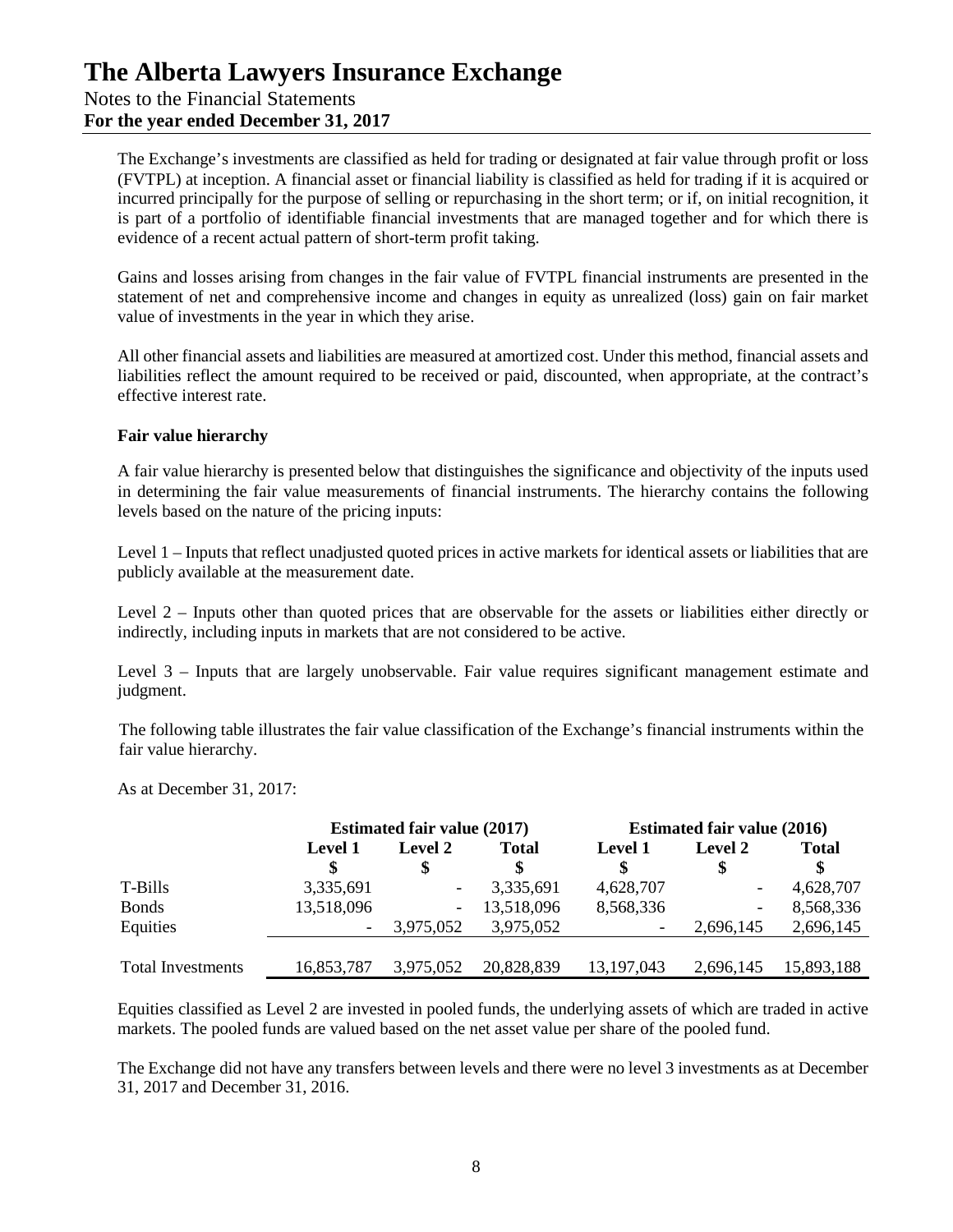# **8 Reinsurance**

The Association and the Exchange have entered into stop loss reinsurance and excess insurance contracts as described in Note 1.

As of December 31, 2017, there were no claims above the Exchange's Professional Liability and Trust Safety coverage of \$1,000,000 and \$3,000,000 respectively and no claims above these levels considered to be incurred but not reported as determined by the appointed actuary (2016 - \$nil). As such, no assets for reinsurance or excess insurance contracts have been recognized in the statement of financial position.

# **9 Insurance and financial risk management**

In the normal course of business, the Exchange enters into contracts that transfer insurance risk or financial risk or both. The Exchange monitors and manages these risks through internal risk reports which analyze exposures by degree and magnitude of risk.

#### **Insurance risk**

The insurance risk under any one insurance contract is the possibility that the insured event occurs and the uncertainty of the amount of the resulting claim. By the very nature of an insurance contract, this risk is random and therefore unpredictable. The key risk related to insurance is that the actual claims payment amounts or timing are different from expectations.

The Exchange manages insurance risk rating within an overall risk management framework that includes a focus on rating, use of reinsurance and surplus management. Reinsurance is purchased to mitigate the effect of potential loss to the Exchange from individual large events. Reinsurance policies are written with reinsurers who meet the Exchange's standards for financial strength. Reinsurers and reinsurer security is monitored on a continuous basis.

#### **Financial risk**

The Exchange is exposed to a range of financial risks. The key financial risk is that in the long term its investment proceeds are not sufficient to fund the obligations arising from its insurance contracts. The most important components of this financial risk are market risk, credit risk and liquidity risk.

#### **Market risk**

Market risk is the risk that the fair value of financial instruments will fluctuate due to changes in market prices. The Exchange separates market risk into three categories: foreign exchange risk, price risk, and interest rate risk.

#### **Foreign exchange risk**

Foreign exchange risk arises from the possibility that changes in the price of foreign currencies will result in losses. The Exchange holds assets and liabilities, including cash and investments, in Canadian dollars.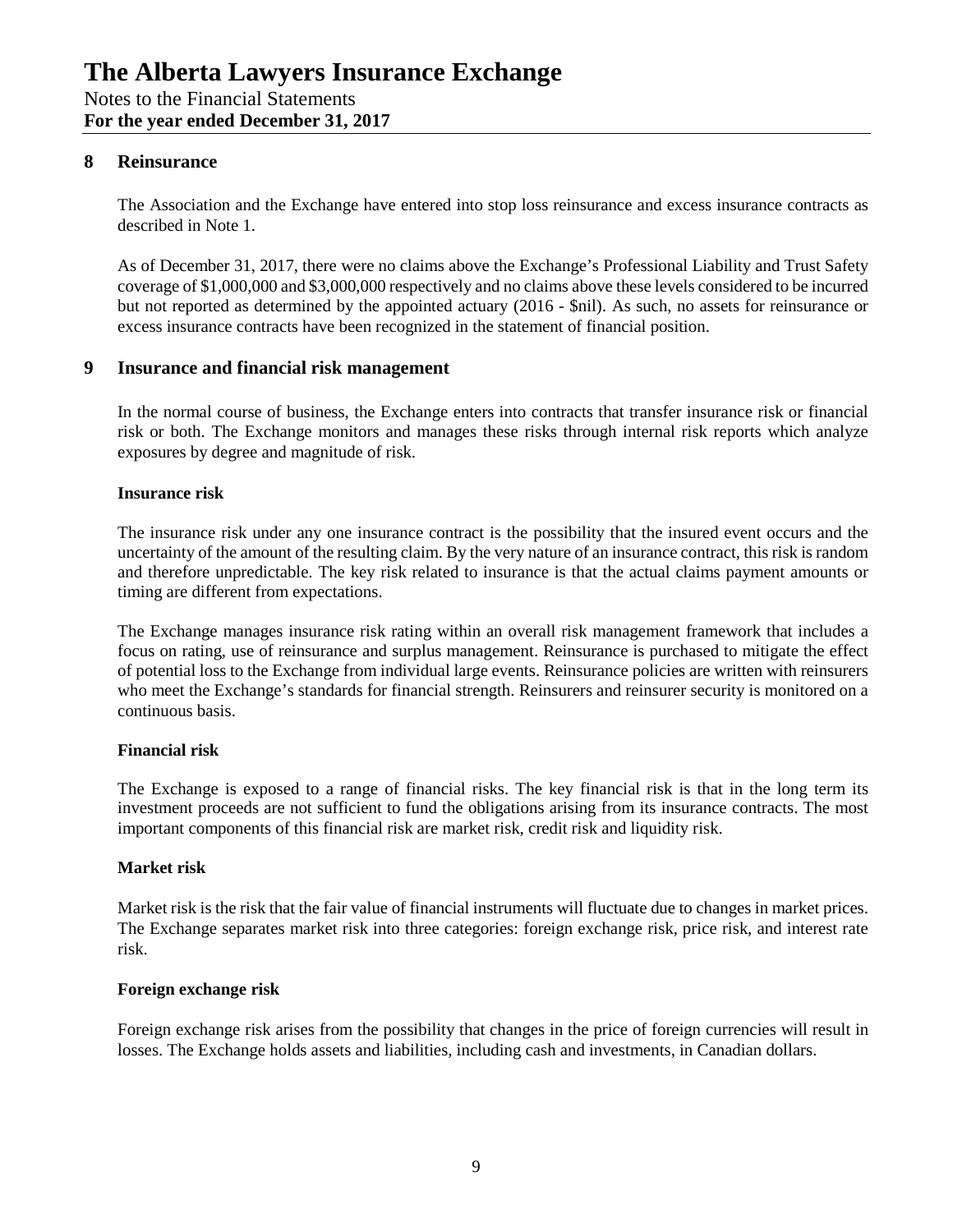#### **Price risk**

General economic conditions affect the market value of equity investments and currency exchange rates impact the market value of the investments denominated in currencies other than the Canadian dollar. The risk is mitigated by engaging an investment manager for the long term portfolio investments and by investing other funds in short term fixed rate products with high credit ratings. The Exchange's investment policy specifies limits to the exposure to equities.

A 10% increase in the market value of equities would result in an increase in net and comprehensive income for the year ended December 31, 2017 of \$397,505 (2016 - \$269,615). A 10% decrease in the market value of equities would result in a decrease in net and comprehensive income for the year ended December 31, 2017 of \$397,505 (2016 - \$269,615).

# **Interest rate risk**

Interest rate risk is the risk of financial loss arising from changes in interest rates. Fluctuations in interest rates will impact the market value of the fixed income portion of the investment portfolio. The Exchange is exposed to interest rate risk if the cash flows from investments are not matched to the liabilities they support. The Exchange manages the interest rate risk on fixed income bonds by engaging an investment manager who operates subject to investment parameters designed to mitigate this risk.

An interest rate sensitivity analysis is provided in Note 5.

#### **Credit risk**

Credit risk is the risk that a counterparty will be unable to pay amounts in full when due. The Exchange's financial assets exposed to credit risk consist of cash and cash equivalents, investments in bonds and accrued interest receivable. The maximum exposure of the Exchange to credit risk is the carrying amount of these financial instruments as presented in the statement of financial position.

The Exchange manages credit risk by maintaining bank accounts with reputable financial institutions, only investing in securities that are highly rated and traded in active markets and by placing limits on its exposure to a single counterparty.

The credit quality of the Exchange's investment in bonds is described in the following table:

| <b>Securities:</b>   | 2017       | 2016      |
|----------------------|------------|-----------|
|                      | \$         |           |
| Bonds – AAA rating   | 5,461,541  | 3,991,111 |
| $Bonds - AA rating$  | 3,829,446  | 1,210,681 |
| $Bonds - A rating$   | 2,513,137  | 2,467,961 |
| $Bonds - BBB rating$ | 1,713,972  | 898,583   |
|                      |            |           |
|                      | 13,518,096 | 8,568,336 |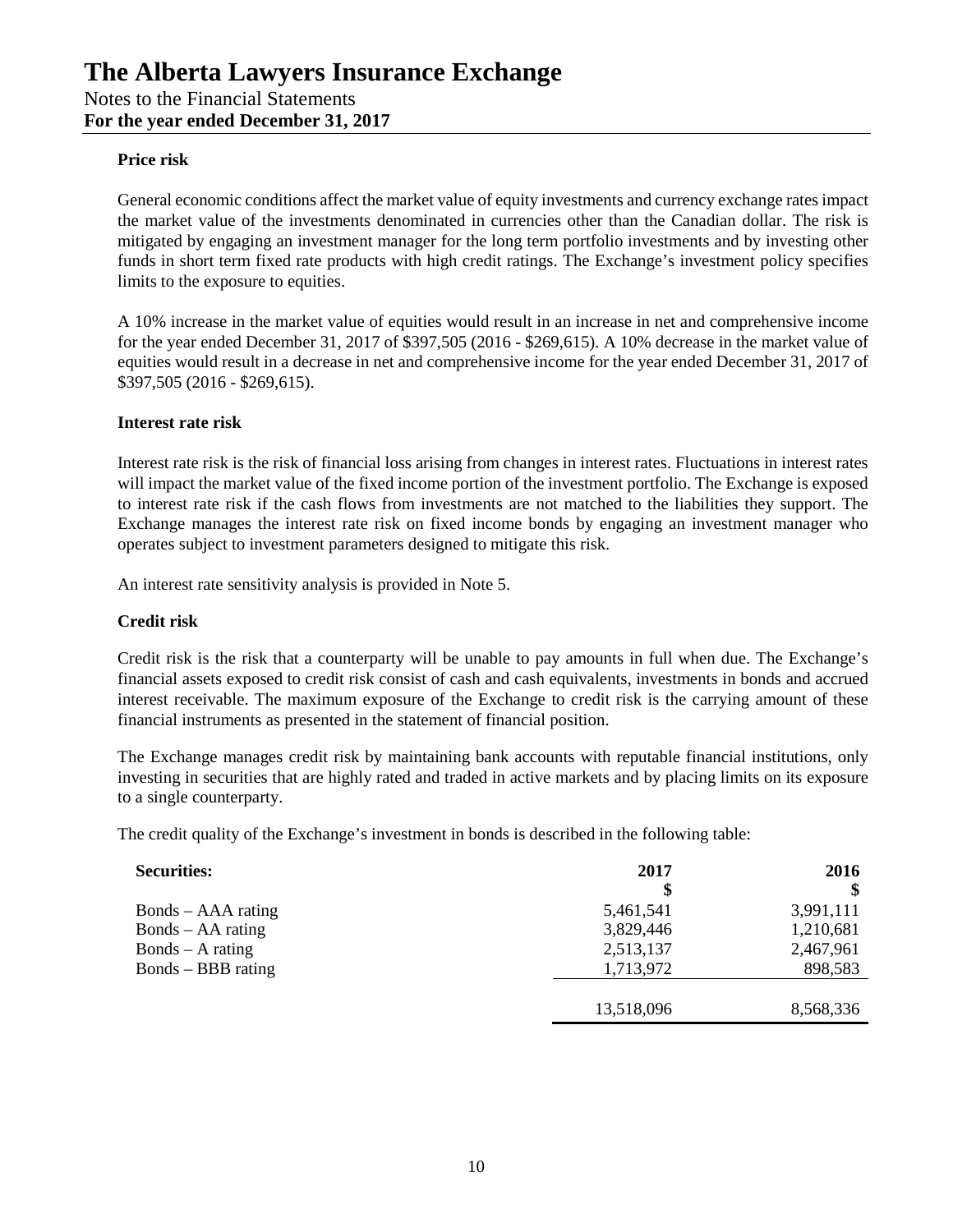# **Liquidity risk**

Liquidity risk is the risk the Exchange will be unable to meet its obligations when they fall due, or that it may be required to settle its obligations on terms that are disadvantageous. The Exchange engages an investment manager to administer the investments it plans to hold for a long period of time. These investments are subject to liquidity risk if the Exchange is required to sell at a time the market for these investments is unfavourable or the investments are illiquid.

The maturity dates and interest rate ranges are as follows:

|                                                 | 2017                   |                      | 2016                   |                 |
|-------------------------------------------------|------------------------|----------------------|------------------------|-----------------|
| Maturity dates (from balance sheet date)        | Interest rate<br>range | Market<br>Value<br>S | Interest rate<br>Range | Market<br>value |
|                                                 |                        |                      |                        |                 |
| Within five years                               | 1.968-2.621%           | 2,738,911            | 1.59-2.621%            | 1,753,503       |
| Greater than five years but less than ten years | 1.00-3.94%             | 9,165,233            | 1.50-3.94%             | 4,682,914       |
| Greater than ten years                          | 3.45%                  | 1,613,952            | 1.00-3.45%             | 2,131,919       |
|                                                 |                        | 13,518,096           |                        | 8,568,336       |

The following tables present a comparison of the estimated maturities of the assets and liabilities of the Exchange as at December 31, 2017:

|                             | Less than 1 From 1 to 5 |                          | Over 5                   | No specific |            |
|-----------------------------|-------------------------|--------------------------|--------------------------|-------------|------------|
| Terms to maturity of assets | year                    | years                    | vears                    | maturity    | Total      |
| Cash and cash equivalents   | 4,086,884               | $\overline{\phantom{0}}$ | $\overline{\phantom{a}}$ |             | 4,086,884  |
| Investments                 | 3,335,691               | 2.738.911                | 10.779.185               | 3.975.052   | 20,828,839 |
| Accrued interest receivable | 56,982                  |                          |                          |             | 56,982     |
| Prepaid expenses            | 145,350                 | $\overline{\phantom{0}}$ | ٠                        |             | 145,350    |
| Deferred premium tax        | 108,400                 | $\overline{\phantom{a}}$ | $\overline{\phantom{a}}$ |             | 108,400    |
| Total                       | 7.733.307               | 2.738.911                | 10,779,185               | 3.975.052   | 25.226.455 |

|                                             | Less than 1 From 1 to 5 |                          | Over 5         | No specific |            |
|---------------------------------------------|-------------------------|--------------------------|----------------|-------------|------------|
| Terms to maturity of liabilities and equity | year                    | vears                    | vears          | maturity    | Total      |
| Accounts payable and accrued liabilities    | 298,348                 | $\overline{\phantom{a}}$ | $\blacksquare$ |             | 298,348    |
| Unearned premiums                           | 2,710,000               | $\overline{\phantom{a}}$ | ٠              |             | 2,710,000  |
| Claims liabilities - Professional liability | 1,749,000               | 7.169.000                | 3.698.000      |             | 12,616,000 |
| Claims liabilities - Trust safety           | 22,000                  | 389,000                  | 306,000        | ٠           | 717,000    |
| Equity                                      | ۰                       | $\overline{\phantom{a}}$ | ٠              | 8.885.107   | 8,885,107  |
| Total                                       | 4,779,348               | 7.558.000                | 4.004.000      | 8.885.107   | 25.226.455 |